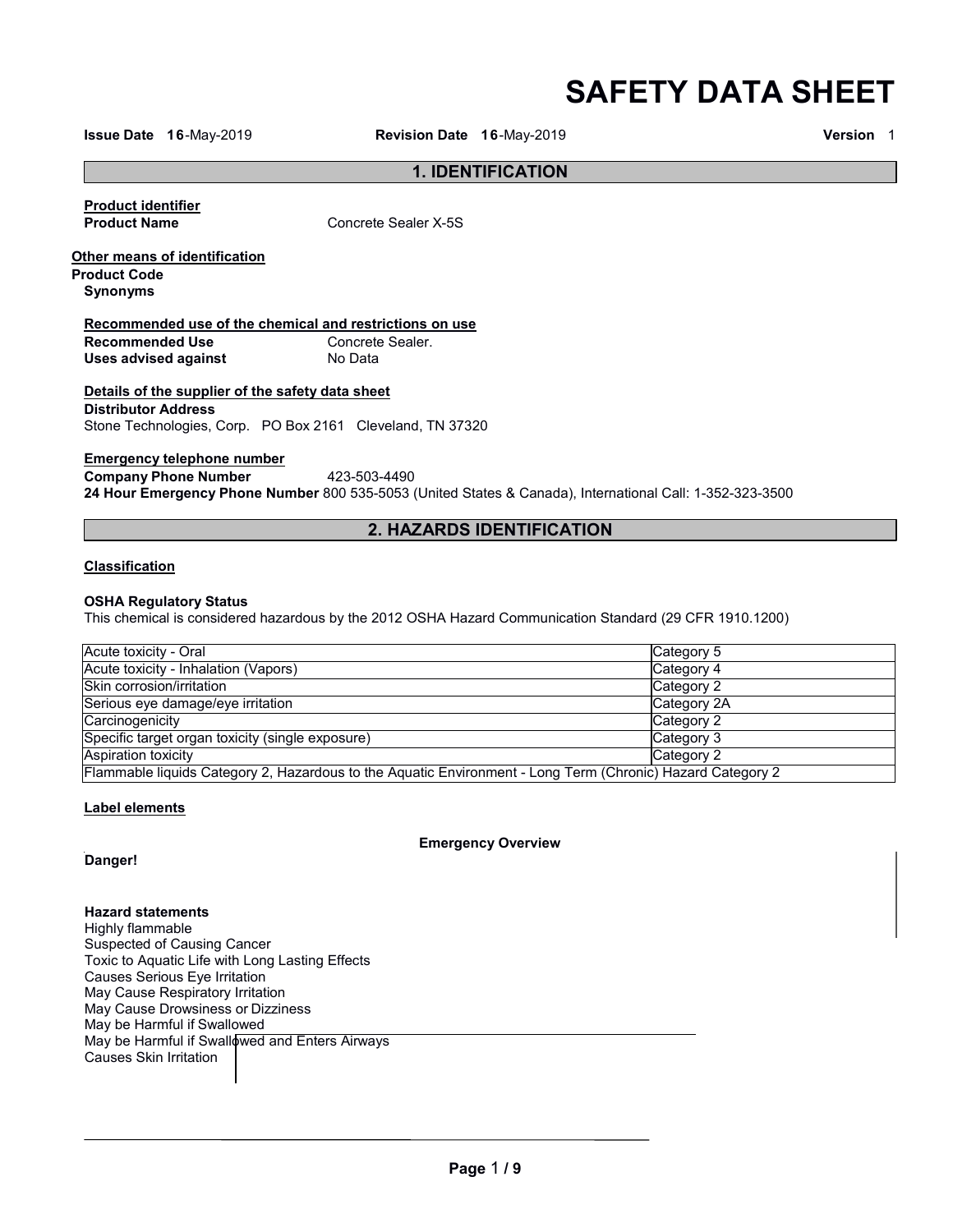

# **Precautionary Statements - Prevention**

Obtain special instructions before use Do not handle until all safety precautions have been read and understood Keep away from heat/sparks/open flames/hot surfaces. - No smoking Keep container tightly closed Ground/bond container and receiving equipment Use explosion-proof electrical/ ventilating / lighting/ .? / equipment Use only non-sparking tools Take action to prevent static discharges Avoid breathing dust/fume/gas/mist/vapors/spray Wash face, hands and any exposed skin thoroughly after handling Use only outdoors or in a well-ventilated area Avoid release to the environment Wear protective gloves/protective clothing/eye protection/face protection

### **Precautionary Statements - Response**

IF exposed or concerned: Get medical advice/attention IF ON SKIN (or hair): Take off immediately all contaminated clothing. Rinse skin with water/shower If skin irritation occurs: Get medical advice or attention. IF IN EYES: Rinse cautiously with water for several minutes. Remove contacts, if present and easy to do. Continue rinsing. If eye irritation persists: Get medical advice/attention IF INHALED: Remove person to fresh air and keep comfortable for breathing. Call a POISON CENTER/doctor if you feel unwell. IF SWALLOWED: Immediately call a POISON CONTROL CENTER/doctor Do NOT induce vomiting. Take off contaminated clothing and wash before reuse In case of fire use, "alcohol resistant" foam, dry chemical, halon or carbon dioxide to extinguish. Collect spillage

#### **Precautionary Statements - Storage**

Store in well-ventilated place. Keep Cool. Keep container tightly closed. Store locked up.

# **Precautionary Statements - Disposal**

Dispose of contents/container in accordance with local/regional/national regulations.

#### **Hazards not otherwise classified (HNOC)**

Repeated exposure may cause skin dryness or cracking

#### **Other Information**

# **3. COMPOSITION/INFORMATION ON INGREDIENTS**

#### **Substance**

| <b>Chemical Name</b> | CAS No.     | Weight-%         | Trade Secret |
|----------------------|-------------|------------------|--------------|
| Acetone              | $57-64-$    | 70<br>40<br>΄ Ο  |              |
| Acrylic Co-Polymer   | Proprietary | or<br>10 -<br>υc |              |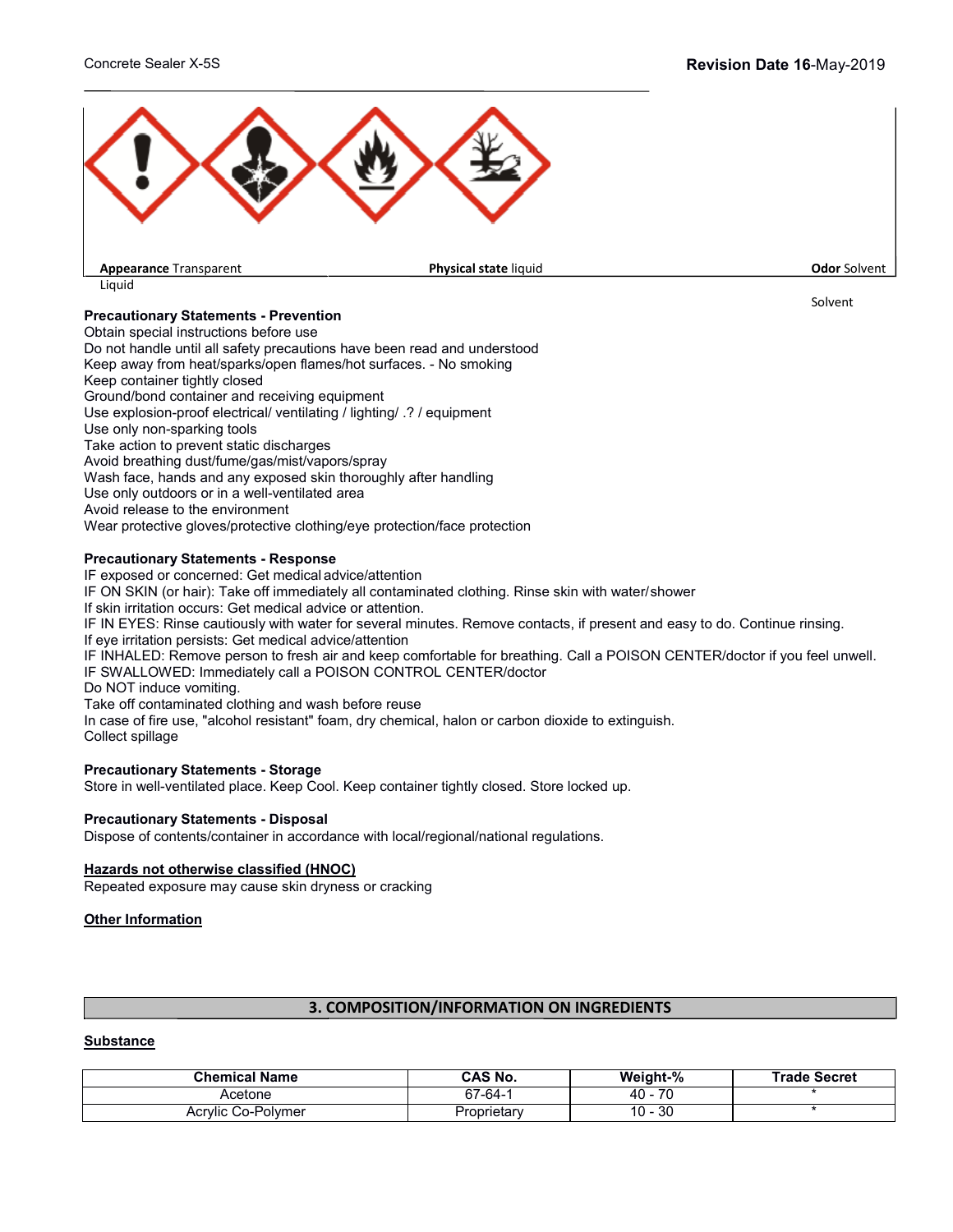| .<br>. .<br>naphtha<br>eum<br>aromatic<br>. liaht<br>Peti<br>ule". | ⊐0۔ ⁄<br>$\sim$ $\sim$<br>'nΔ<br>, , ,<br>--<br>- | . .<br>$\sim$ |  |
|--------------------------------------------------------------------|---------------------------------------------------|---------------|--|
| ∟umeth<br>carbonate<br>ישנ                                         | ה ה<br>.                                          |               |  |

**4. FIRST AID MEASURES** \*The exact percentage (concentration) of composition has been withheld as a trade secret.

| 4. FIRST AID MEASURES                                       |                                                                                                                                                                                                                        |  |
|-------------------------------------------------------------|------------------------------------------------------------------------------------------------------------------------------------------------------------------------------------------------------------------------|--|
| Description of first aid measures                           | <b>MEASURES</b>                                                                                                                                                                                                        |  |
| <b>General advice</b>                                       | Move out of the dangerous area. Consult a physician. Provide this Safety Data Sheet to the<br>doctor in attendance.                                                                                                    |  |
| Eye contact                                                 | IF IN EYES: Rinse cautiously with water for several minutes. Remove contact lenses, if<br>present and easy to do. Continue rinsing. If eye irritation persists: Get medical<br>advice/attention.                       |  |
| <b>Skin contact</b>                                         | IF ON SKIN (or hair): Remove/Take off immediately all contaminated clothing. Rinseskin<br>with water/shower. Wash off immediately with soap and plenty of water. If skin irritation<br>persists, call a physician.     |  |
| <b>Inhalation</b>                                           | IF INHALED: Remove victim to fresh air and keep at rest in a position comfortable for<br>breathing. If breathing is irregular or stopped, administer artificial respiration. If symptoms<br>persist, call a physician. |  |
| Ingestion                                                   | IF SWALLOWED: Immediately call a POISON CENTER or doctor/physician. Do NOT<br>induce vomiting. Never give anything by mouth to an unconscious person.                                                                  |  |
| Most important symptoms and effects, both acute and delayed |                                                                                                                                                                                                                        |  |
| <b>Symptoms</b>                                             | Eye, Skin, and Respiratory Irritation.                                                                                                                                                                                 |  |
|                                                             | Indication of any immediate medical attention and special treatment needed                                                                                                                                             |  |
| Note to physicians                                          | Treat symptomatically. For additional information, see Safety Data Sheet.                                                                                                                                              |  |

# **5. FIRE-FIGHTING MEASURES**

#### **Suitable extinguishing media**

Dry Chemical, Alcohol Resistant Foam, Halon or Carbon Dioxide.

**Unsuitable extinguishing media** CAUTION: Use of water spray when fighting fire may be inefficient.

### **Specific hazards arising from the chemical**

In a fire or if heated a pressure increase may occur and the container may burst.

**Hazardous combustion products**Carbon dioxide (CO2). Carbon monoxide.

#### **Explosion data**

**Sensitivity to Mechanical Impact** Not available. **Sensitivity to Static Discharge** May be ignited by friction, heat, sparks or flames.

#### **Protective equipment and precautions for firefighters**

Wear self-contained breathing apparatus and protective suit.

#### **6. ACCIDENTAL RELEASE MEASURES**

#### **Personal precautions, protective equipment and emergency procedures**

**Personal precautions** Use personal protective equipment as required. P261 - Avoid breathing dust/fume/gas/mist/vapors/spray. Ensure adequate ventilation, especially in confined areas.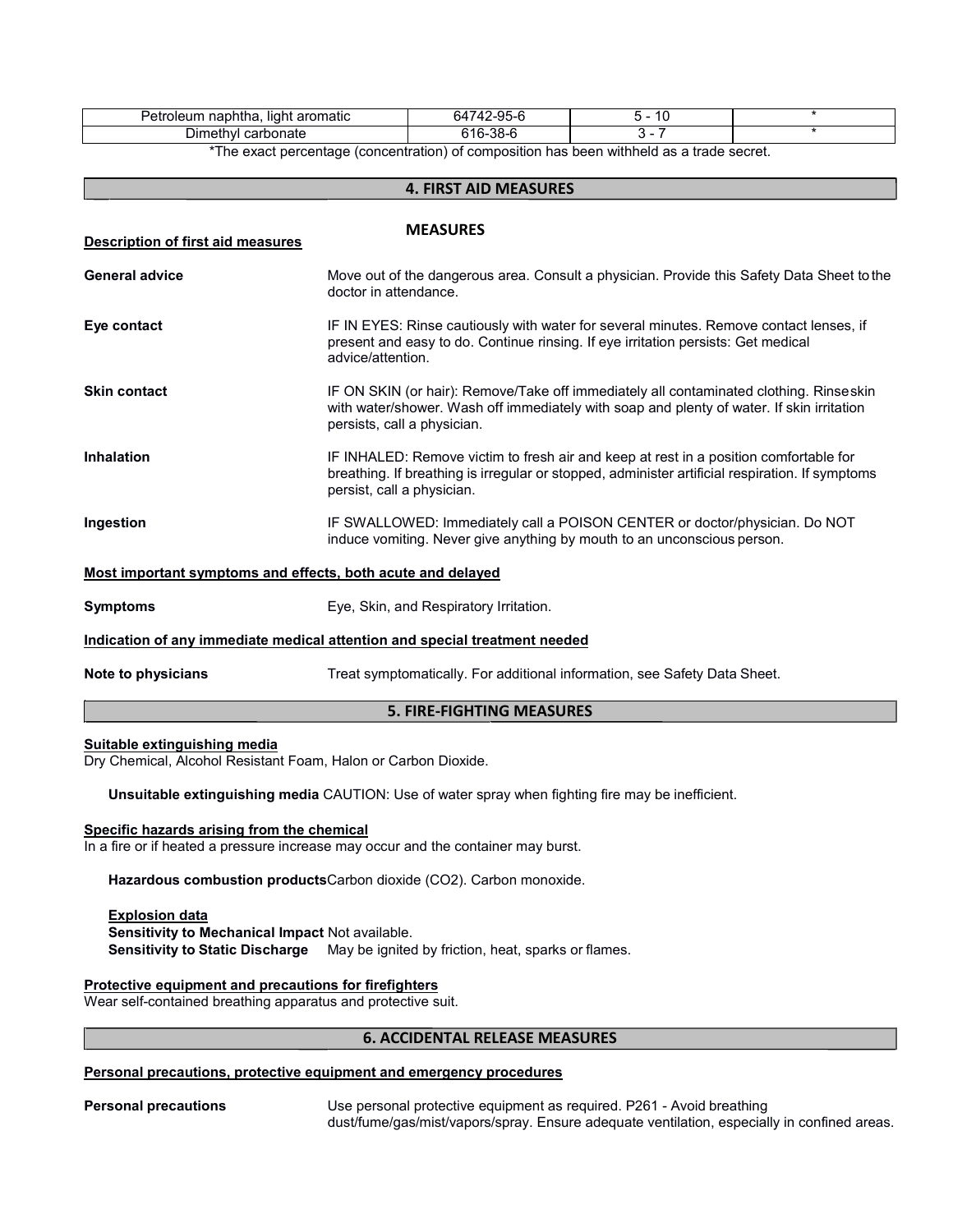|                                                              | Remove all sources of ignition. Evacuate personnel to safe areas. Beware of vapors<br>accumulating to form explosive concentrations. Vapors can accumulate in low areas.                                                                                                                                                                                                                                                                                                                                                                                                                      |
|--------------------------------------------------------------|-----------------------------------------------------------------------------------------------------------------------------------------------------------------------------------------------------------------------------------------------------------------------------------------------------------------------------------------------------------------------------------------------------------------------------------------------------------------------------------------------------------------------------------------------------------------------------------------------|
| <b>Environmental precautions</b>                             |                                                                                                                                                                                                                                                                                                                                                                                                                                                                                                                                                                                               |
| <b>Environmental precautions</b>                             | Prevent further leakage or spillage if safe to do so. Do not allow product to enter any drains<br>or waterways.                                                                                                                                                                                                                                                                                                                                                                                                                                                                               |
| Methods and material for containment and cleaning up         |                                                                                                                                                                                                                                                                                                                                                                                                                                                                                                                                                                                               |
| <b>Methods for containment</b>                               | Prevent further leakage or spillage if safe to do so. Dike to collect large liquid spills.                                                                                                                                                                                                                                                                                                                                                                                                                                                                                                    |
| Methods for cleaning up                                      | Use a non-combustible material like vermiculite or sand to soak up the product and place<br>into a container for later disposal. Use clean non-sparking tools to collect absorbed<br>material. Dispose according to local regulations.                                                                                                                                                                                                                                                                                                                                                        |
|                                                              | 7. HANDLING AND STORAGE                                                                                                                                                                                                                                                                                                                                                                                                                                                                                                                                                                       |
| <b>Precautions for safe handling</b>                         | <b>STORAGE</b>                                                                                                                                                                                                                                                                                                                                                                                                                                                                                                                                                                                |
| Advice on safe handling                                      | Do not handle until all safety precautions have been read and understood. Avoid contact<br>with skin and eyes. Avoidbreathing dust/fume/gas/mist/vapours/spray. Keep away from<br>heat, hot surfaces, sparks, open flames and otherignition sources. No smoking. Ground and<br>bond container and receiving equipment. Take measures to prevent thebuildup of<br>electrostatic charge. Use non-sparking tools. Wash hands and skin thoroughly after<br>handling. Use onlyoutdoors or in a well-ventilated area. Wear protective gloves/protective<br>clothing/eye protection/face protection. |
| Conditions for safe storage, including any incompatibilities |                                                                                                                                                                                                                                                                                                                                                                                                                                                                                                                                                                                               |
| <b>Storage Conditions</b>                                    | Keep container tightly closed in a dry and well-ventilated place. Containers which are<br>opened must be carefully resealed and kept upright to prevent leakage.                                                                                                                                                                                                                                                                                                                                                                                                                              |
| Incompatible materials                                       | Keep away from strong oxidizing agents, strong alkalis, and strong acids.                                                                                                                                                                                                                                                                                                                                                                                                                                                                                                                     |
|                                                              | 8. EXPOSURE CONTROLS/PERSONAL PROTECTION                                                                                                                                                                                                                                                                                                                                                                                                                                                                                                                                                      |
|                                                              |                                                                                                                                                                                                                                                                                                                                                                                                                                                                                                                                                                                               |

# **Control parameters**

**Exposure Guidelines** Petroleum Naphtha, Light Aromatic, CAS# 64742-95-6: OSHA 100 ppm TWA. Copolymer of Styrene and 2-Ethylhexylacrylate - CAS 25153-46-2: None Established. Acetone - CAS# 67-64-1: UK. EH40 WEL TWA 500 ppm 8 hours, STEL 1500 ppm 15 minutes. Dimethyl Carbonate - CAS 616-38-6: None Established.

| <b>Chemical Name</b> | <b>ACGIH TLV</b> | <b>OSHA PEL</b>                         | <b>NIOSH IDLH</b>          |
|----------------------|------------------|-----------------------------------------|----------------------------|
| Acetone              | STEL: 750 ppm    | TWA: 1000 ppm                           | <b>IDLH: 2500 ppm</b>      |
| 67-64-1              | TWA: 500 ppm     | TWA: 2400 mg/m <sup>3</sup>             | TWA: 250 ppm               |
|                      |                  | (vacated) TWA: 750 ppm                  | TWA: 590 mg/m <sup>3</sup> |
|                      |                  | (vacated) TWA: $1800 \text{ mg/m}^3$    |                            |
|                      |                  | (vacated) STEL: 2400 mg/m <sup>3</sup>  |                            |
|                      |                  | The acetone STEL does not apply         |                            |
|                      |                  | to the cellulose acetate fiber          |                            |
|                      |                  | industry. It is in effect for all other |                            |
|                      |                  | sectors                                 |                            |
|                      |                  | (vacated) STEL: 1000 ppm                |                            |

# **Appropriate engineering controls**

**Engineering Controls** General/Local Ventilation Recommended.

#### **Individual protection measures, such as personal protective equipment**

**Eye/face protection** Wear safety glasses with side shields (or goggles).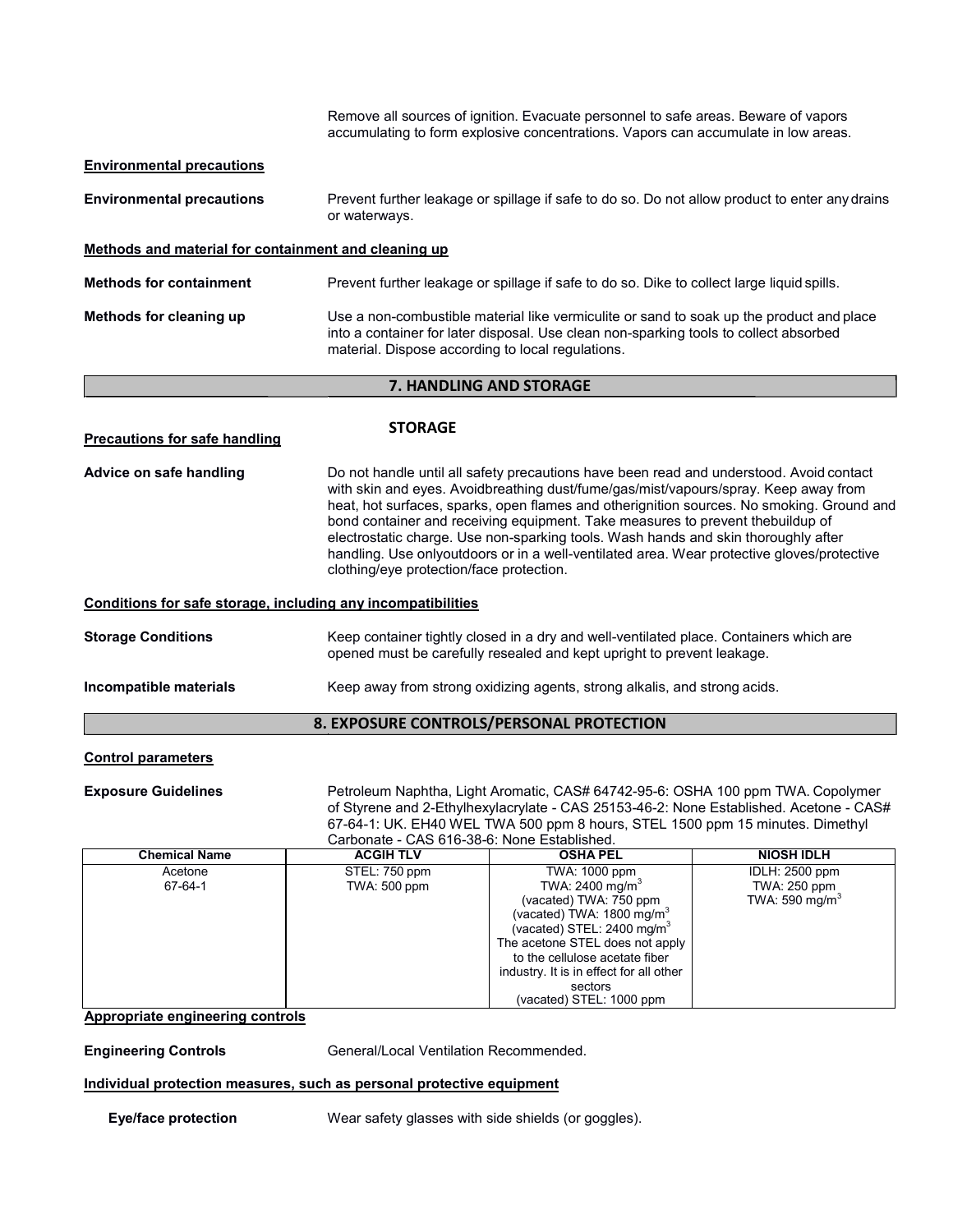| Skin and body protection              | Wear impervious protective clothing, including boots, gloves, lab coat, apron or coveralls,<br>as appropriate, to prevent skin contact. Wear chemical resistant gloves at minimum. Wash<br>skin immediately upon contact. Wash hands at mealtime and end of shift.                                                                                                                                             |
|---------------------------------------|----------------------------------------------------------------------------------------------------------------------------------------------------------------------------------------------------------------------------------------------------------------------------------------------------------------------------------------------------------------------------------------------------------------|
| <b>Respiratory protection</b>         | Use respiratory protection unless adequate local exhaust ventilation is provided or<br>exposure assessment demonstrates that exposures are within recommended exposure<br>guidelines. Where concentrations are above recommended limits or are unknown,<br>appropriate respiratory protection should be worn. Follow OSHA respirator regulations (29<br>CFR 1910.134) and use NIOSH/MSHA approved respirators. |
| <b>General Hygiene Considerations</b> | Handle in accordance with good industrial hygiene and safety practice. Wash hands before<br>and after breaks and at the end of the work day.                                                                                                                                                                                                                                                                   |

# **9. PHYSICAL AND CHEMICAL PROPERTIES**

# **Information on basic physical and chemical properties**

| <b>Physical state</b><br>Appearance<br>Color                    | liquid<br><b>Transparent Liquid</b><br>Transparent Liquid - May have slight<br>color due to performance additives. | Odor<br>Odor threshold | Solvent<br>No data available |
|-----------------------------------------------------------------|--------------------------------------------------------------------------------------------------------------------|------------------------|------------------------------|
| <b>Property</b>                                                 | <b>Values</b><br>Not Relevant                                                                                      | Remarks • Method       |                              |
| pН                                                              | Not Available                                                                                                      |                        |                              |
| Melting point / freezing point<br>Boiling point / boiling range | 149 °C                                                                                                             |                        |                              |
| <b>Flash point</b>                                              | $-18.9 °C$ (< 2 °F)                                                                                                | CC (closed cup)        |                              |
| <b>Evaporation rate</b>                                         | Not Available                                                                                                      |                        |                              |
| Flammability (solid, gas)                                       | Not Relevant                                                                                                       |                        |                              |
| <b>Flammability Limit in Air</b>                                |                                                                                                                    |                        |                              |
| <b>Upper flammability limit:</b>                                | 7.0%                                                                                                               |                        |                              |
| Lower flammability limit:                                       | 1.0%                                                                                                               |                        |                              |
| Vapor pressure                                                  | Not Available                                                                                                      |                        |                              |
| <b>Vapor density</b>                                            | Not Available                                                                                                      |                        |                              |
| <b>Relative density</b>                                         | .832 @ 70 Degrees F                                                                                                |                        |                              |
| <b>Water solubility</b>                                         | Insoluble in water                                                                                                 |                        |                              |
| Solubility in other solvents                                    | Not Available                                                                                                      |                        |                              |
| <b>Partition coefficient</b>                                    | Not Available                                                                                                      |                        |                              |
| <b>Autoignition temperature</b>                                 | Not Available                                                                                                      |                        |                              |
| <b>Decomposition temperature</b>                                | Not Available                                                                                                      |                        |                              |
| <b>Kinematic viscosity</b>                                      | Not Available                                                                                                      |                        |                              |
| <b>Dynamic viscosity</b><br><b>Explosive properties</b>         | Not Available<br>Not Available                                                                                     |                        |                              |
| <b>Oxidizing properties</b>                                     | Not Available                                                                                                      |                        |                              |
|                                                                 |                                                                                                                    |                        |                              |
| <b>Other Information</b>                                        |                                                                                                                    |                        |                              |
| <b>Softening point</b>                                          | Not Relevant                                                                                                       |                        |                              |
| <b>Molecular weight</b>                                         | Not Available                                                                                                      |                        |                              |
| <b>VOC Content (%)</b>                                          | $<$ 350 g/L                                                                                                        |                        |                              |
| <b>Density</b>                                                  | Not Available                                                                                                      |                        |                              |
| <b>Bulk density</b>                                             | Not Available                                                                                                      |                        |                              |

# **10. STABILITY AND REACTIVITY**

**Reactivity** 

Not Available

# **Chemical stability**

Stable.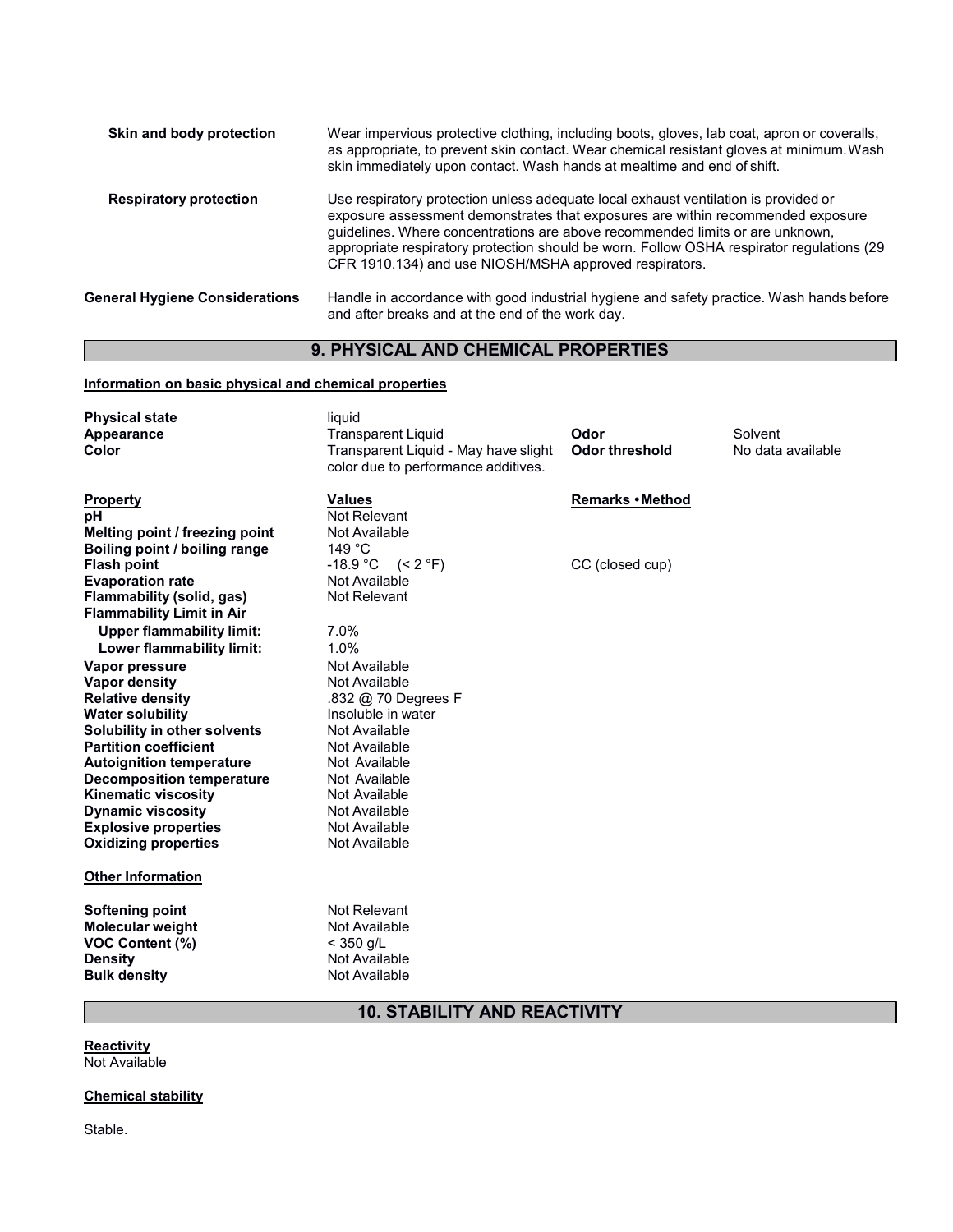#### **Possibility of Hazardous Reactions**

Hazardous polymerization does not occur. **Conditions to avoid** Heat, flames and sparks. **Incompatible materials** Keep away from strong oxidizing agents, strong alkalis, and strong acids. **Hazardous Decomposition Products** Hazardous decomposition products formed under fire conditions, carbon oxides.

# **11. TOXICOLOGICAL INFORMATION**

|                                          | <b>INFORMATION</b> |
|------------------------------------------|--------------------|
| Information on likely routes of exposure |                    |

#### **Product Information**

| <b>Inhalation</b>   | Direct contact and vapor inhalation. |
|---------------------|--------------------------------------|
| Eye contact         | Direct contact.                      |
| <b>Skin contact</b> | Direct contact.                      |
| Ingestion           | Direct contact.                      |

| <b>Chemical Name</b>                            | Oral LD50             | Dermal LD50             | <b>Inhalation LC50</b>                        |
|-------------------------------------------------|-----------------------|-------------------------|-----------------------------------------------|
| Acetone<br>67-64-1                              |                       |                         | $= 50100$ mg/m <sup>3</sup> (Rat) 8 h         |
| Petroleum naphtha, light aromatic<br>64742-95-6 |                       | $>$ 2000 mg/kg (Rabbit) | $> 5.2$ mg/L (Rat) 4 h = 3400 ppm<br>'Rat)4 h |
| Dimethyl carbonate<br>616-38-6                  | $= 13000$ mg/kg (Rat) | $>$ 5 g/kg (Rabbit)     | = 140 mg/L ( Rat ) 4 h                        |

#### **Information on toxicological effects**

**Symptoms** May cause drowsiness or dizziness if inhaled. May cause respiratory irritation.Causes serious eye irritation. Causes skin irritation.

#### **Delayed and immediate effects as well as chronic effects from short and long-term exposure**

| <b>Skin corrosion/irritation</b><br>Serious eye damage/eye irritation<br><b>Irritation</b> | Causes severe burns. Irritating to skin.<br>Irritating to eyes. Risk of serious damage to eyes.<br>Irritating to eyes, respiratory system and skin.                |
|--------------------------------------------------------------------------------------------|--------------------------------------------------------------------------------------------------------------------------------------------------------------------|
| <b>Sensitization</b>                                                                       | No data available.                                                                                                                                                 |
| <b>Germ cell mutagenicity</b>                                                              | No data available.                                                                                                                                                 |
| Carcinogenicity                                                                            | Naphtha (petroleum), heavy aromatic (CAS#64742-94-5) Contains an ingredient, Cumene<br>which is classified by IARC as possibly carcinogenic to humans" (Group 2B). |
| <b>Reproductive toxicity</b>                                                               | Not Available.                                                                                                                                                     |
| <b>STOT - single exposure</b>                                                              | Not Available.                                                                                                                                                     |
| <b>STOT - repeated exposure</b>                                                            | Not Available.                                                                                                                                                     |
| <b>Aspiration hazard</b>                                                                   | Not Available.                                                                                                                                                     |

#### **Numerical measures of toxicity - Product Information**

#### **12. ECOLOGICAL INFORMATION**

Material is expected to be harmful to aquatic organisms. May cause long-term adverse effects in the aquatic environment.

#### **Ecotoxicity**

| Chemical<br>Name | plants<br>Aldae/aduatic |  | - - - - - -<br><br>⊶ua∪ca |
|------------------|-------------------------|--|---------------------------|
|                  |                         |  |                           |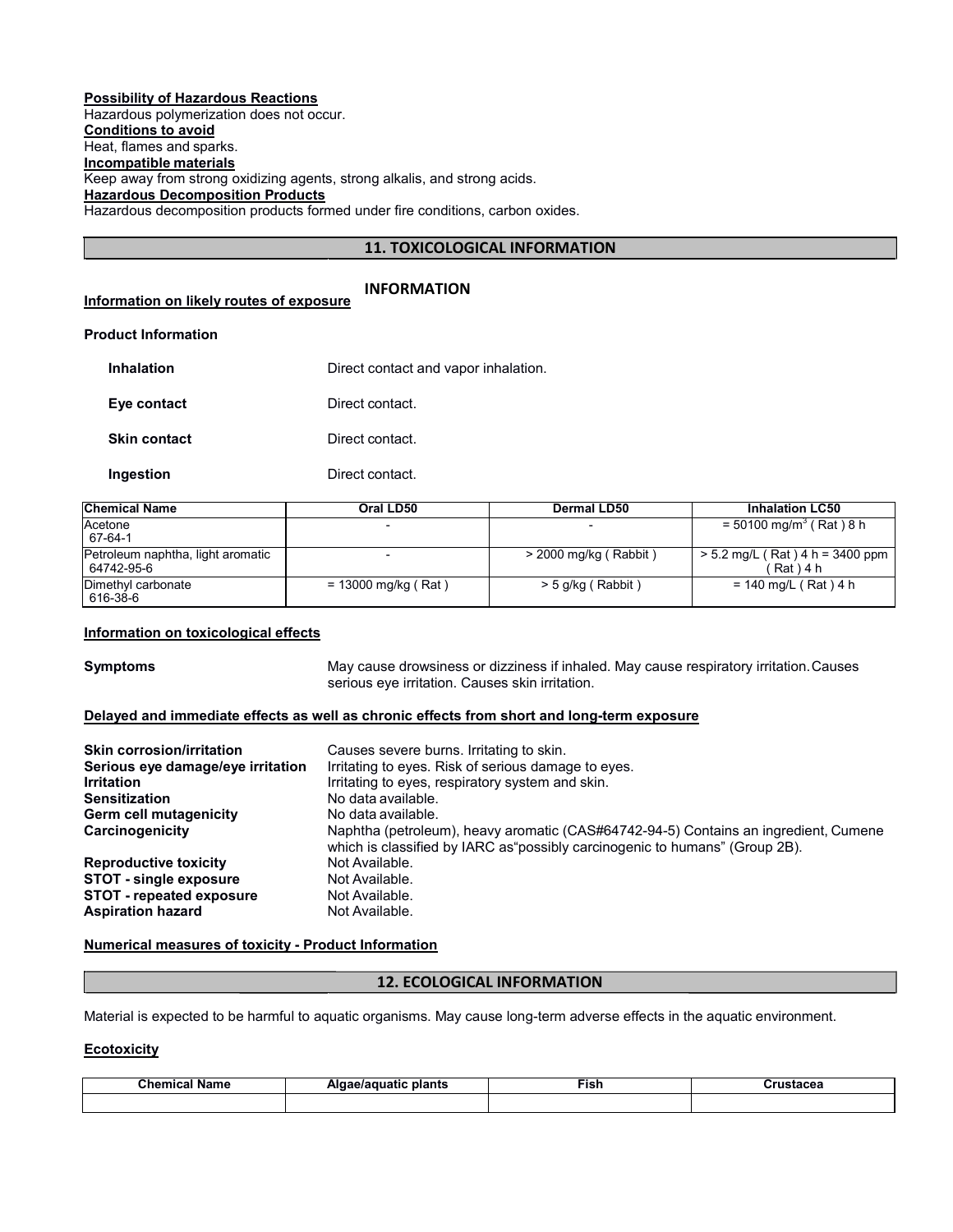| Acetone<br>67-64-1                              | 4.74 - 6.33: 96 h Oncorhynchus<br>mykiss mL/L LC50 6210 - 8120: 96<br>h Pimephales promelas mg/L LC50<br>static 8300: 96 h Lepomis | 10294 - 17704: 48 h Daphnia<br>magna mg/L EC50 Static 12600 -<br>12700: 48 h Daphnia magna mg/L<br>EC50 |
|-------------------------------------------------|------------------------------------------------------------------------------------------------------------------------------------|---------------------------------------------------------------------------------------------------------|
|                                                 | macrochirus mg/L LC50                                                                                                              |                                                                                                         |
| Petroleum naphtha, light aromatic<br>64742-95-6 | 9.22: 96 h Oncorhynchus mykiss<br>mg/L LC50                                                                                        | 6.14: 48 h Daphnia magna mg/L<br>EC50                                                                   |

**Persistence and degradability**

No data available.

#### **Bioaccumulation**

No data available.



| Partition<br>coeffigient |  |
|--------------------------|--|
|                          |  |

**Other adverse effects** No data available.

#### **13. DISPOSAL CONSIDERATIONS**

#### **Waste treatment methods**

**Disposal of wastes** Under RCRA 40 CFR 261 this material is a hazardous waste. Dispose of in accordance with all federal, state, and local regulations. If uncertain of local requirements, contact the proper environmental authorities for information on waste disposal in your area. Contact a licensed professional waste disposal service to dispose of this material.

**Contaminated packaging <b>Dispose** of in accordance with federal, state and local regulations.

| Chemical Name | RCRA | <b>RCRA - Basis for Listing</b> | <b>RCRA - D Series Wastes</b> | <b>RCRA - U Series Wastes</b> |
|---------------|------|---------------------------------|-------------------------------|-------------------------------|
| Acetone       |      | Included in waste stream:       |                               | U002                          |
| 67-64-1       |      | F039                            |                               |                               |

| <b>Chemical Name</b> | California<br><b>Hazardous Waste Status</b> |
|----------------------|---------------------------------------------|
| Acetone              | lanitable                                   |
| 67-64-1              |                                             |

### **14. TRANSPORT INFORMATION**

| <b>DOT</b><br><b>Marine pollutant</b> | UN1263, PAINT RELATED MATERIAL, 3, II<br>Material is expected to be harmful to aquatic organisms. May cause long-term adverse<br>effects in the aquatic environment. |
|---------------------------------------|----------------------------------------------------------------------------------------------------------------------------------------------------------------------|
| <b>IATA</b>                           | UN1263, PAINT RELATED MATERIAL, 3, II                                                                                                                                |
| <b>IMDG</b>                           | UN1263, PAINT RELATED MATERIAL, 3, II                                                                                                                                |

|                                                 | <b>15. REGULATORY INFORMATION</b> |
|-------------------------------------------------|-----------------------------------|
| <b>International Inventories</b><br><b>TSCA</b> | Complies                          |
| <b>DSL/NDSL</b><br><b>EINECS/ELINCS</b>         | Complies<br>Does not comply       |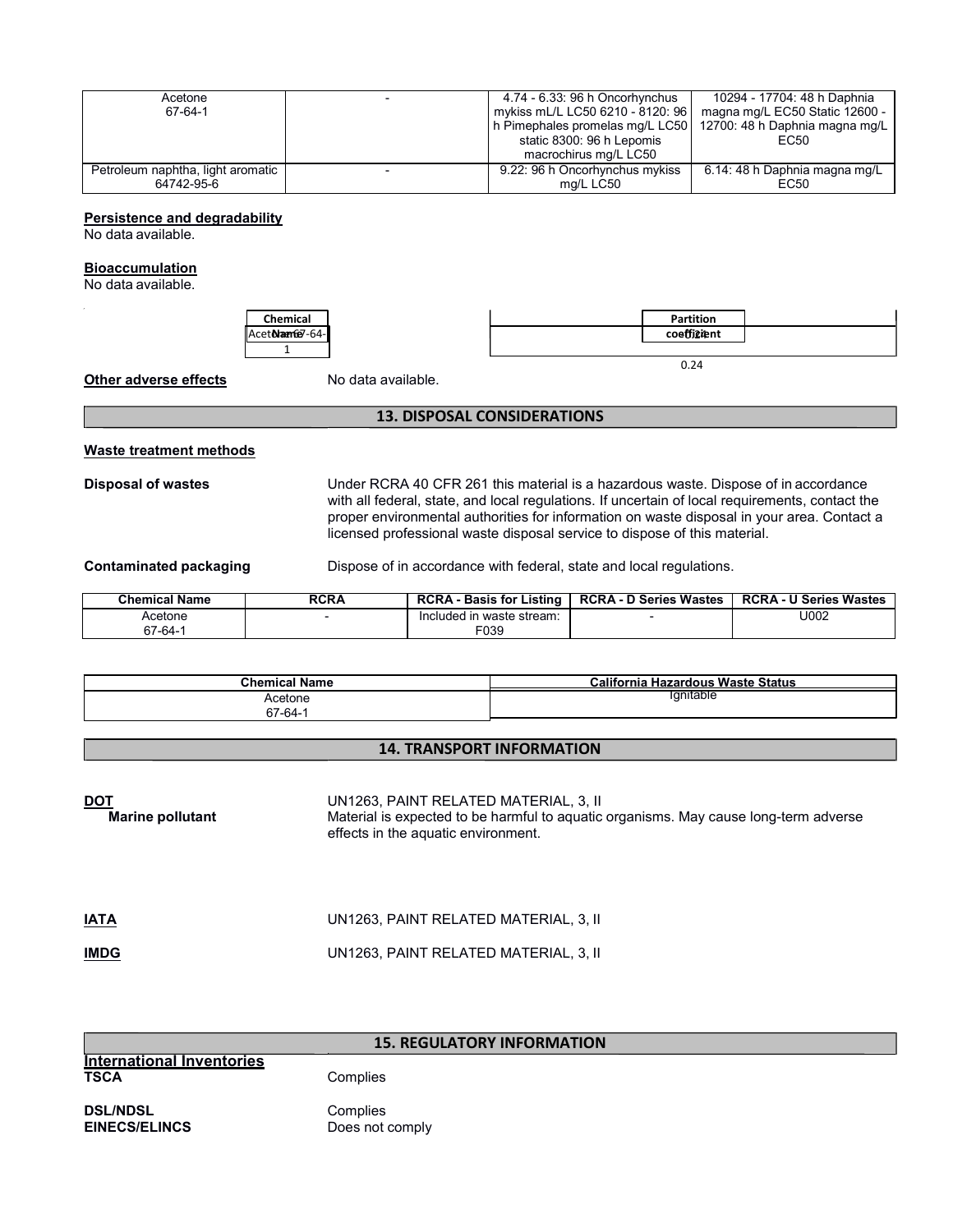| <b>ENCS</b>  | Complies |
|--------------|----------|
| <b>IECSC</b> | Complies |
| KECL         | Complies |
| <b>PICCS</b> | Complies |
| AICS         | Complies |

### **Legend:**

**TSCA** - United States Toxic Substances Control Act Section 8(b) Inventory **DSL/NDSL** - Canadian Domestic Substances List/Non-Domestic Substances List **EINECS/ELINCS** - European Inventory of Existing Chemical Substances/European List of Notified Chemical Substances **ENCS** - Japan Existing and New Chemical Substances **IECSC** - China Inventory of Existing Chemical Substances **KECL** - Korean Existing and Evaluated Chemical Substances **PICCS** - Philippines Inventory of Chemicals and Chemical Substances **AICS** - Australian Inventory of Chemical Substances

#### **US Federal Regulations**

#### **SARA 313**

Section 313 of Title III of the Superfund Amendments and Reauthorization Act of 1986 (SARA). This product does not contain any chemicals which are subject to the reporting requirements of the Act and Title 40 of the Code of Federal Regulations, Part 372

#### **SARA 311/312 Hazard Categories**

| <b>Acute health hazard</b>        | Yes |
|-----------------------------------|-----|
| <b>Chronic Health Hazard</b>      | Yes |
| Fire hazard                       | Yes |
| Sudden release of pressure hazard | Yes |
| <b>Reactive Hazard</b>            | N٥  |

#### **CWA (Clean Water Act)**

This product contains the following substances which are regulated pollutants pursuant to the Clean Water Act (40 CFR 122.21 and 40 CFR 122.42)

#### **CERCLA**

This material, as supplied, contains one or more substances regulated as a hazardous substance under the Comprehensive Environmental Response Compensation and Liability Act (CERCLA) (40 CFR 302)

| <b>Chemical Name</b> | <b>Hazardous Substances RQs</b> | <b>CERCLA/SARA RQ</b> | <b>Reportable Quantity (RQ)</b>            |
|----------------------|---------------------------------|-----------------------|--------------------------------------------|
| Acetone<br>67-64-1   | 5000 lb                         |                       | RQ 5000 lb final RQ<br>RQ 2270 kg final RQ |

# **US State Regulations**

#### **California Proposition 65**

This product contains chemicals known to the state of California to cause birth defects or other reproductive harm

#### **U.S. State Right-to-Know Regulations**

#### **U.S. EPA Label Information**

#### **16. OTHER INFORMATION, INCLUDING DATE OF PREPARATION OF THE LAST REVISION**

| <b>NFPA</b>                                                       | <b>REVISION</b><br><b>Health hazards 2</b> | <b>Flammability 3</b> | <b>Instability 0</b>      | <b>Physical and Chemical</b><br><b>Properties -</b> |
|-------------------------------------------------------------------|--------------------------------------------|-----------------------|---------------------------|-----------------------------------------------------|
| <b>HMIS</b>                                                       | <b>Health hazards 2</b>                    | <b>Flammability 3</b> | <b>Physical hazards 0</b> | Personal protection X                               |
| <b>Issue Date</b><br><b>Revision Date</b><br><b>Revision Note</b> | <b>16-May-2019</b><br><b>16-May-2019</b>   |                       |                           |                                                     |

No data available